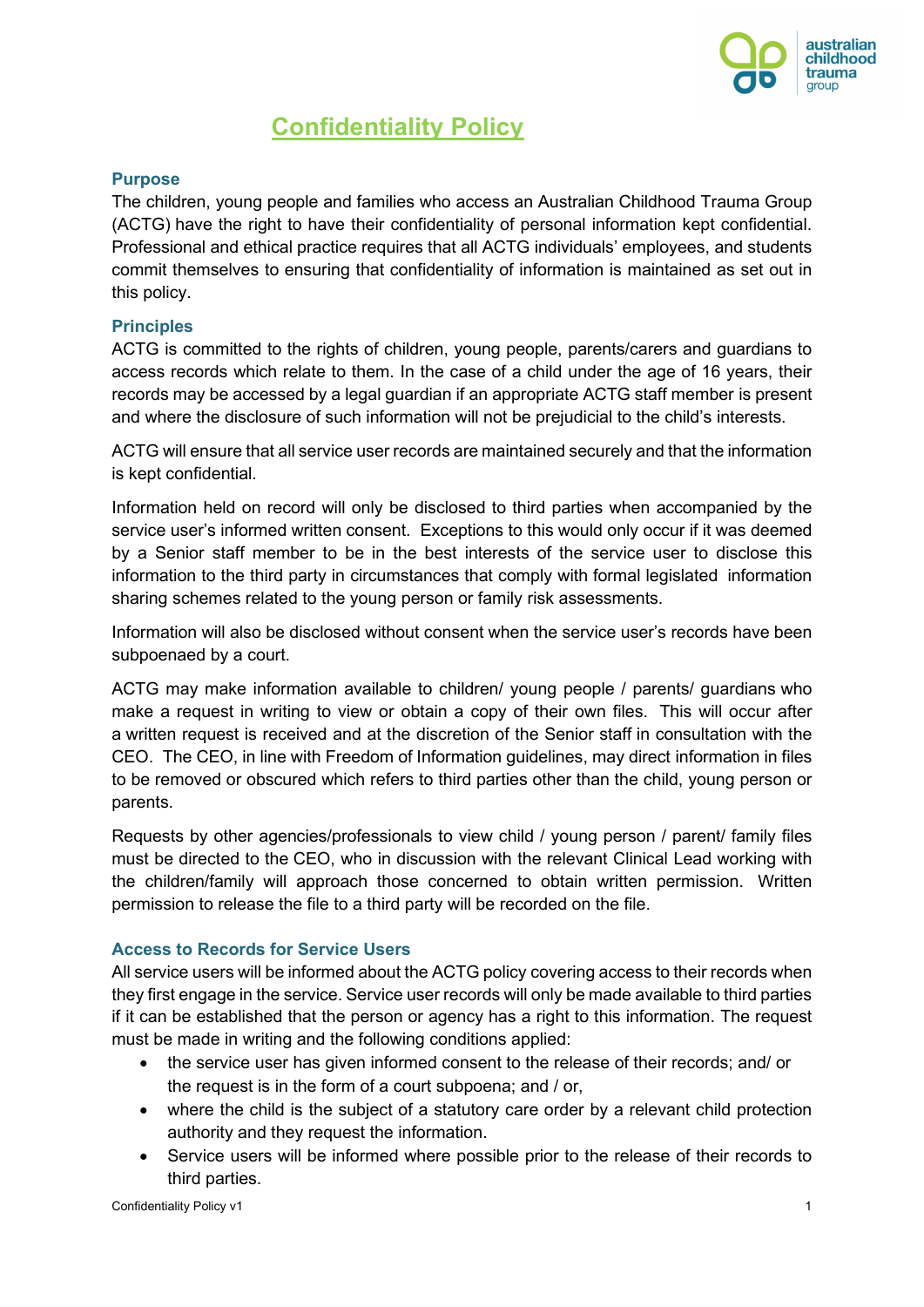

Information contained in a service user's file is kept confidential. Access to this information will be denied if it is believed that disclosing the information would not be in the child's and/or carer/parent's best interests.

Service users will have the support of a therapeutic staff member when reading their file. All requests for access to a service user record will be documented in that record. Service users may obtain a copy of their records if appropriate.

## **Sharing of Confidential Information Within ACTG**

On their first contact with ACTG, service users will be given information about the nature and limitations of confidentiality adopted by the organisation. When appropriate this information will be given in writing. The exchange of information between ACTG and service users must avail in such a way that the information exchange is facilitated in the most effective form of intervention.

All service user will be made aware that employees, and students will at times consult with other staff and their manager in order to achieve the best way of supporting/ facilitating the service users experience and intervention.

ACTG Clinical staff will have access to all records in accordance with their duties. This will include the preparation of reports, recording service user information, providing information and for monitoring and quality assurance purposes. The Executive Leadership Team will also have the right to access records for any legitimate purpose (e.g. Supervision, when they are required to respond to complaints, quality assurance, provision of clinical advice).

Students on placement will only have access to the files of service users with whom they are directly working.

Administration staff will have access to service user records for record management and clerical purposes only.

# **Storing of Confidential Information**

ACTG group has a commitment to the transition of having all client data stored in electronic forms, therefore any previous service user files will be kept in a locked cabinet. Electronic versions of client information will be stored securely on a secure server and backed up regularly using a secure protocol. Service user information is not to be left unattended.

All confidential or third-party information must be filed in a separate section of the data file and marked as confidential. The information contained within these files will not be disclosed to the service user or other parties without the written consent of the third party concerned.

All records will be stored in a safe and secure place for a period of twenty-five years. Records will be destroyed after twenty-five years.

### **Sharing of Confidential Information with Other People**

All ACTG service users have the right to private and confidential therapeutic intervention. However, the effectiveness of such intervention often depends on the involvement and support of parents/carer's, family and the network of professionals who are involved with the service user. As such, sharing information to these important stakeholders can be a vital component of therapeutic intervention to support service users.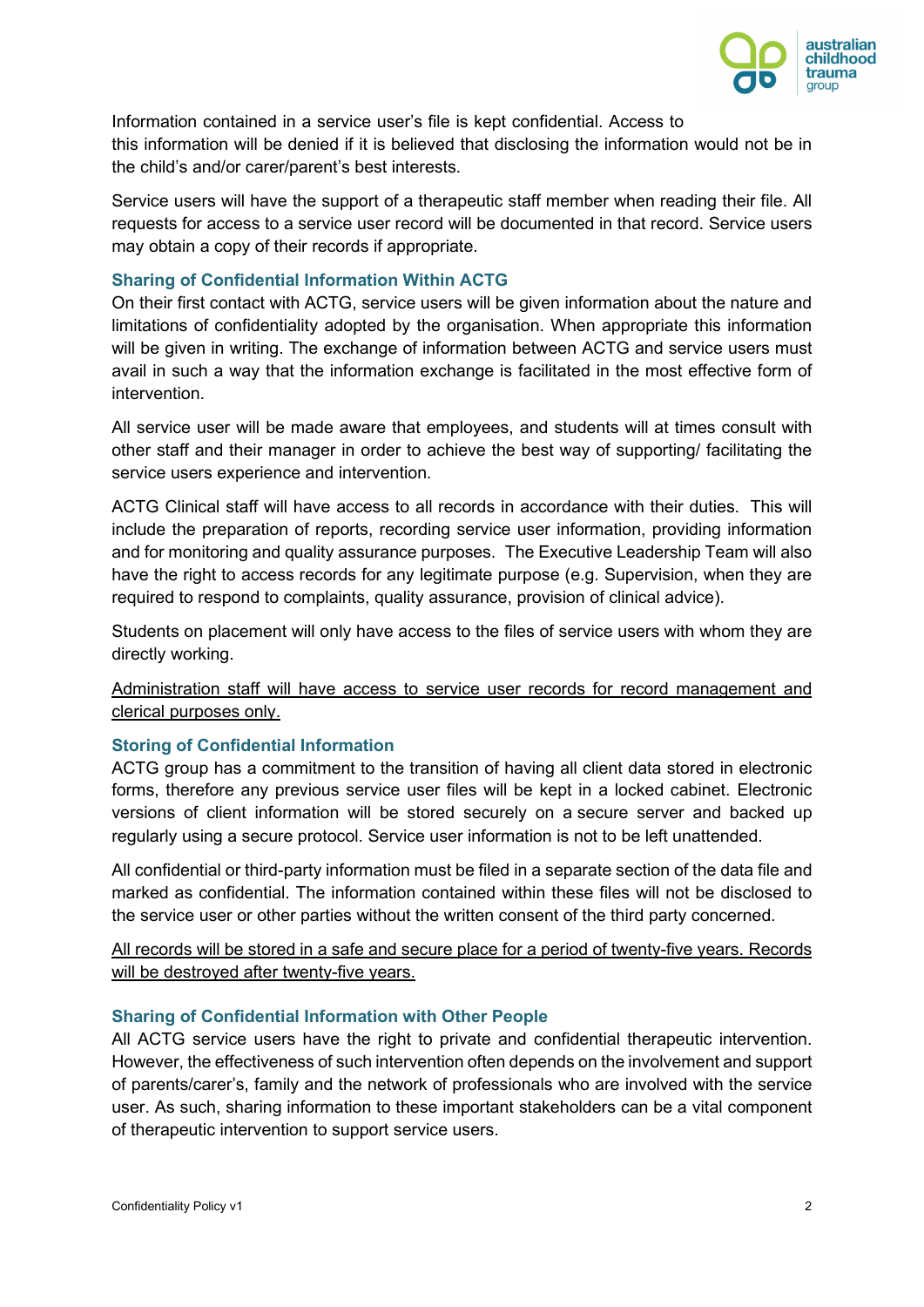

ACTG employees and will endeavour to consult with and inform service users about disclosure of this information. In addition, employees, and students will obtain consent from at least one guardian of a child and young person in order to be able to contact other relevant agencies who might be or may have been involved with the child.

This consent must be secured and saved on the service user data file. All staff must ensure that information which is provided by service users during therapeutic intervention is kept confidential, unless:

- Parents/cares/guardians' children and young people give their written permission to release/share/obtain such information to with others;
- There is belief formed by a clinical practitioner that a service user (e.g. child or young person) is at risk of suffering abuse or trauma and that they need to act to ensure their protection;
- A service user is either temporarily or permanently in a state of mental incapacity and is unable to give informed consent regarding the disclosure of their personal information - in such circumstances the CEO or delegate will determine if disclosure of this information is in the service user's best interests; and/or,
- Staff are required to by law or through a court ordered subpoena.

# **Denying Access to Confidential Information Held by ACTG**

The CEO will consider denying access to confidential information held by ACTG on the following basis:

- It is reasonable to believe that providing access to confidential information may pose a serious threat to any individual in the present or at some time in the future;
- It is reasonable to believe that providing access to confidential information may have a detrimental impact on the privacy of others;
- It is reasonable to believe that the request is frivolous or vexatious;
- It is reasonable to believe that providing access to confidential information may prejudice or adversely affect the investigation or outcome of an investigation about unlawful activity;
- ACTG has been requested by a verified law enforcement body to deny access to such information.
- If access to confidential information is denied, the CEO will provide the reasons for doing so in writing to the individual who has made the request.

# **Timeframes for Responding to Access to Confidential Information Held by ACTG**

A request for access to confidential information held by ACTG will be responded to by the CEO or delegate within 30 days unless the request is of an extraordinary nature.

# **Access Fees**

ACTG may charge a fee for preparing information requested by an individual. However, the fee will not be sufficiently excessive to discourage an individual from making a request for access.

# **Maintaining Accuracy of Information Held**

Confidentiality Policy v1 3 ACTG will take all reasonable steps to ensure that information held is accurate, up to date and complete. If any dispute about the accuracy of information is lodged, ACTG will review the information held and either correct it or take reasonable steps to ensure that the disputed